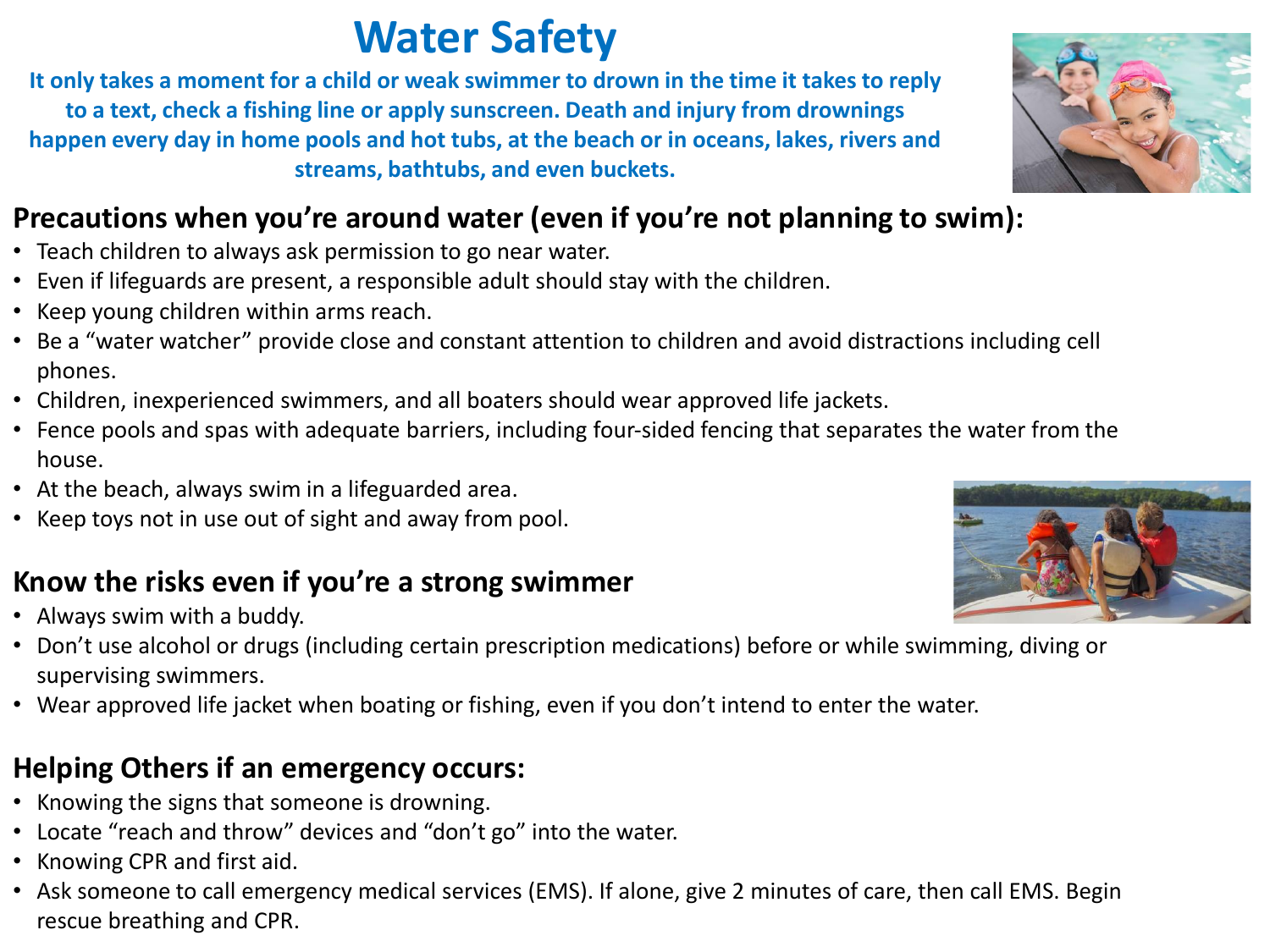# **Dry drowning vs. secondary drowning**

Both dry drowning and secondary drowning are serious health conditions that can be fatal.

Dry drowning sets in less than an hour after inhaling water. But secondary drowning, which is also rare, can happen up to 48 hours of after a water incident.

Secondary drowning is caused by water that accumulates in the lungs, similar to what we think of as "real" drowning because it involves your lungs filling up with water. The water then causes breathing difficulties.

Notice the warning signs of dry drowning within an hour of getting out of the water.

Symptoms to watch for after a water incident include:

- difficulty breathing or speaking
- irritability or unusual behavior
- coughing
- chest pain
- low energy or sleepiness after a water incident

#### **Don't delay , dial 911 if any symptoms appear.**

#### **Know the facts**

Drowning can happen in seconds and is often silent. It can happen to anyone, any time there is access to water.

- Drowning is the leading cause of injury death for children 1 to 4 year of age
- About 11 people die each day from drowning in the United States.